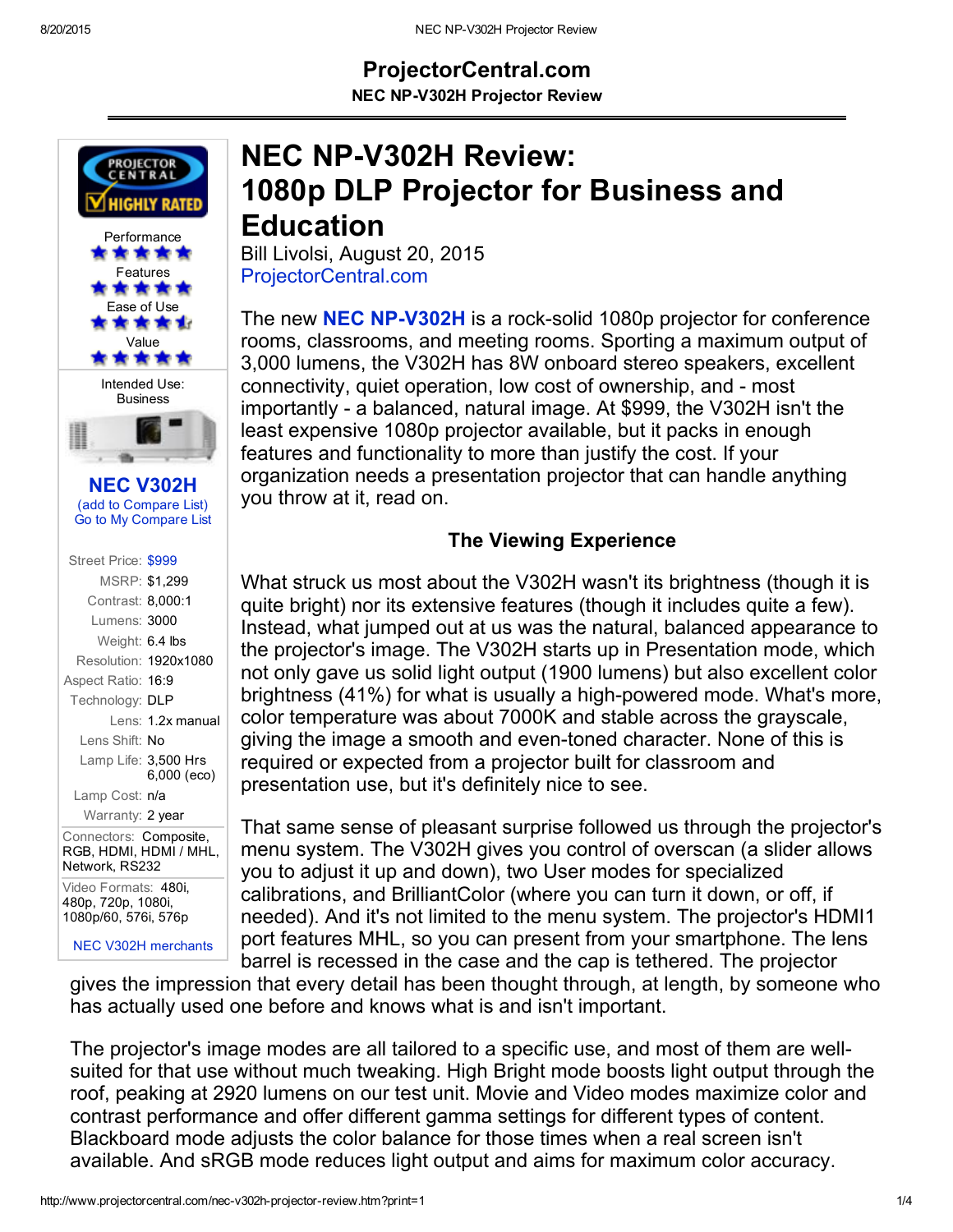## Key Features

Clean picture. The one word that best describes the V302H's image is "clean." The superbright modes aren't completely unbalanced, though they still prioritize white light output. Compared to other presentation projectors, it is the difference between "only brightness matters" and "brightness matters the most." In the projector's more video-focused modes, color light output is high enough to give a good sense of balance and a natural feel. The image is consistently sharp from edge to edge, which is something a lot of inexpensive presentation projectors have trouble with.

During testing, we saw fewer rainbows than we were expecting. Without speculating as to why that happened, it means the V302H is a good choice for business and education use that includes a lot of video. In fact, the projector is capable enough with film and video that you might be tempted to bring it home on the weekends for home entertainment use. Go right ahead. We would not recommend buying the V302H specifically as a home entertainment projector in most cases, but it's a great choice if you've already got one around the office.

Great connectivity. The V302H's connection panel is rather full, with two HDMI ports (one of which has MHL), one VGA port, a VGA monitor passthrough, wired RJ45 networking, several 1/8" and RCA audio ports, and an RS232 port. The projector is also compatible with the Crestron RoomView system.

Onboard speakers. Dual 8W stereo speakers mean the V302H can hold its own in a noisy classroom. Those speakers are quite loud; the scale runs from 1-20, and distortion only becomes a problem on the last notch. While a separate system is always preferable, the V302H's speakers are definitely usable in a small meeting room or classroom if there's nothing better available.

Quiet fan. Even at full blast, the V302H doesn't make much noise during operation. In Eco mode it might as well be silent - and from more than about two feet away, it is. High altitude is a touch loud, but even then it's very manageable. Volume is comparable to the air purifier I have running in my testing room, and like the purifier, fan noise is low in pitch and easy to ignore. You can easily speak over the high-altitude fan in a normal voice even when you're right next to it.

Thoughtfully designed. The little details on the V302H all seem thought-out and wellplanned. The lens cap is tethered. The lens barrel is recessed in the case to prevent damage, as are all of the connection ports. On the side of the case, the exhaust vent is labeled "HOT". This is the kind of thing that makes the V302H user-friendly even for firsttime users. That's beyond important in a business context, and it could lead to fewer IT callouts and more productive (and therefore shorter) meetings.

Full HD 3D. The V302H is compatible with all 3D formats listed in the HDMI 1.4 specification. So whether you're using a Blu-ray player or some other 3D source, the V302H will handle it.

### Performance

Light output. Our test sample of the V302H measured 2920 lumens in its brightest mode out of a rated 3,000 lumen maximum. For all intents and purposes, that's dead-on accurate.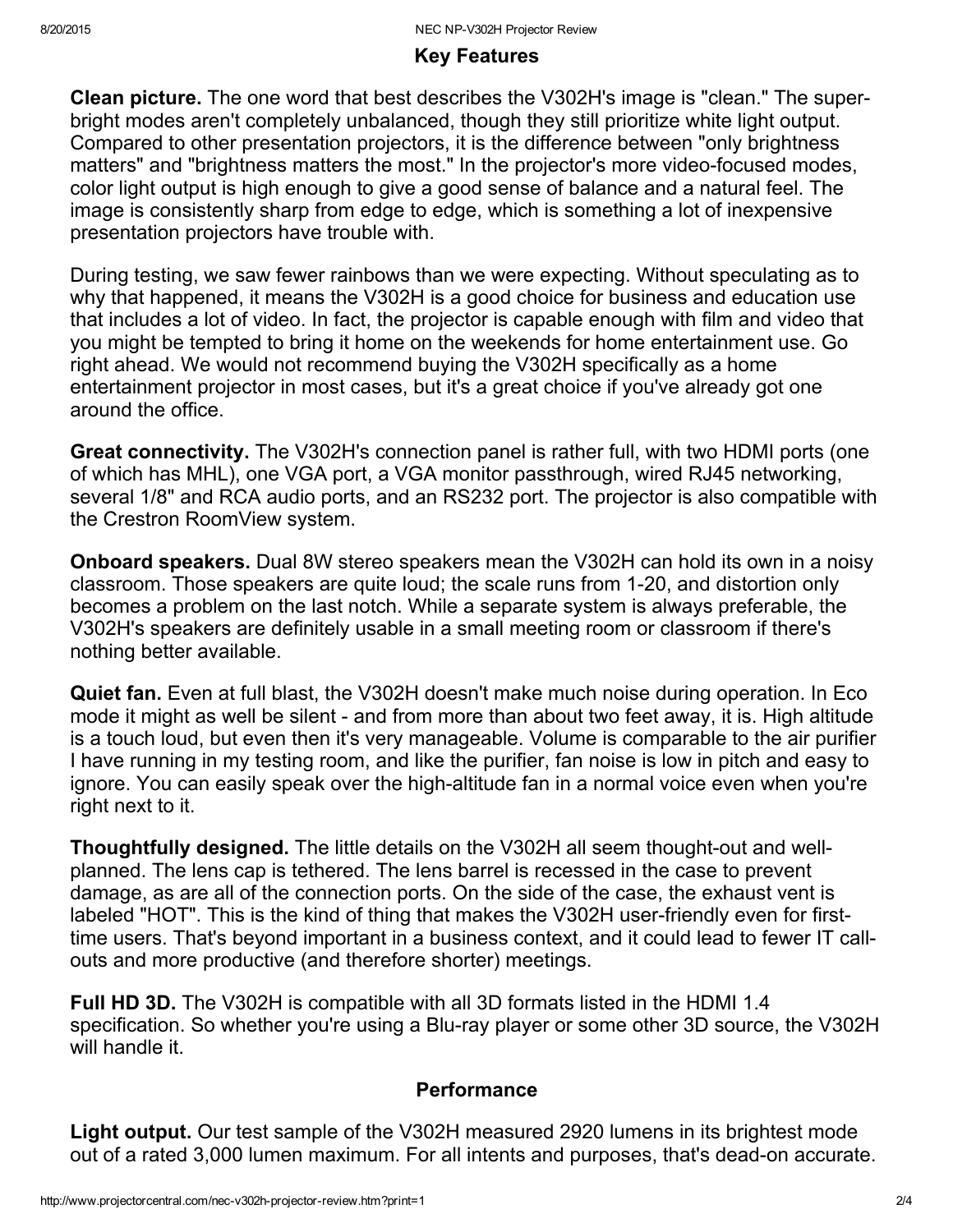The brightest mode, called High Bright, disables Eco mode and retunes the projector for maximum (greenish) white light output. Disabling Eco mode is another sign that this projector has been thought through from beginning to end why would anyone select the brightest image mode and then reduce lamp power?

The other image modes are Presentation (1894 lumens), which has a slight blue tint but excellent balance; Video (960 lumens) and Movie (1075 lumens), which maximize contrast; sRGB (659 lumens), which has the best color accuracy; and Blackboard (1985 lumens), a mode specially tuned for getting a reasonable image when projecting onto a chalkboard instead of a screen.

Contrast. Some folks might be scared off by the V302H's 8,000:1 on/off contrast rating. They shouldn't be. In reality, any ambient light in a room will reduce any projector's contrast to a fraction of even that conservative number, so tuning a presentation projector for superdeep inky blacks is about as effective as buying a Ferrari and only driving it through school zones.

In reality, the V302H is not at any contrast disadvantage against its competitors, regardless of the specs. The image appears bright and three-dimensional, and in a room with the lights dimmed, the V302H does an excellent job with film and video for a projector in its class. Ignore the specs.

Color. We did not subject the V302H to a full painstaking calibration, because the people buying this projector likely don't care if the color adheres exactly to the standards. We did notice, though, that the V302H's color looks believable in all of its image modes, including the bright ones. Some other projectors start looking obviously out of whack in their brightest modes, and it's not difficult to see the difference between them and the V302H. The bottom line is that you aren't likely to switch to a new image mode and come across an image that looks completely artificial or out of whack.

**Detail and Clarity.** The NEC V302H gives you a razor-sharp HD picture with no sign of artifacts or other ugliness in the image. And whatever the cause, it manages to keep the picture completely in focus from edge to edge, which is something many other inexpensive presentation projectors have trouble doing.

Input lag. Using a native 1080p/60 input signal over HDMI, the V302H measured 33 milliseconds, or two frames, of lag. This is a very common measurement for DLP presentation projectors and does not represent any unusual challenges for the intended use. Gamers looking for a super-quick projector could do better, but they could also do much worse.

#### Limitations

Long throw. While the V302H has a fairly standard 1.2:1 zoom, it has a longer throw distance than some other 1080p projectors built for this market. The closest the V302H can sit in order to display a 100" diagonal image is nearly eleven feet. That's fine for conference rooms and classrooms, but it does mean portable/rolling cart use will be a little tricky without using small image sizes.

Less portable. In the marketing literature, NEC talks about the portability of the V302H. While the projector is certainly portable in the absolute sense, it weighs 6.5 pounds, while